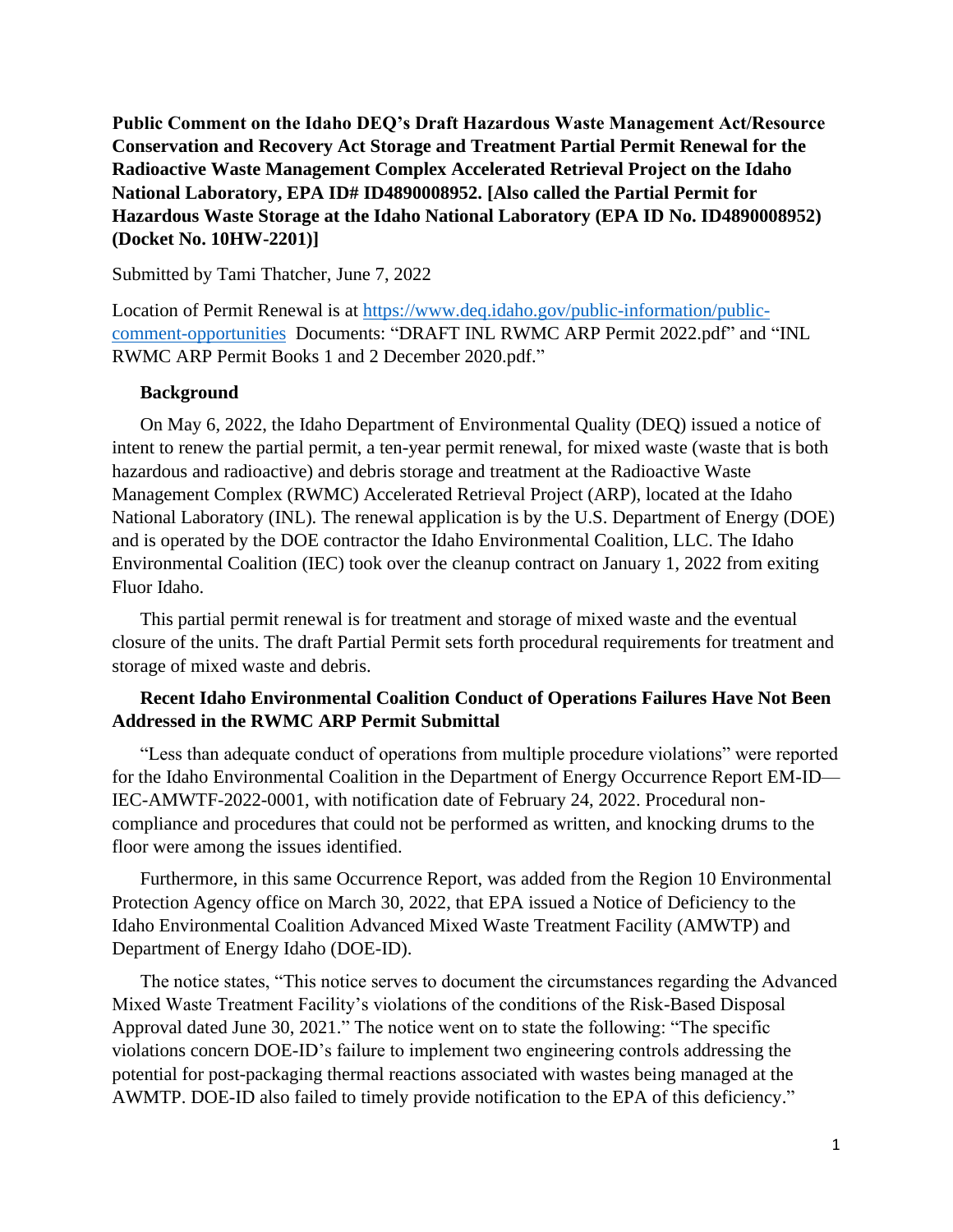The notice issued the two following violations:

Violation 1: Failure to fully implement two elements of the engineering controls addressing the potential for post-packaging thermal reactions. These elements include impairing the in-cell fire suppression system during processing of FRP box number 10579405, and failure to installation of RFID devices used for post-packaging monitoring in the nine daughter containers consequent to filling and moving them to System 370 (central conveying corridor). The controls in question are part of a defense-in-depth approach to addressing the potential for thermal events associated with IDC RF-762 wastes. These engineering controls were established pursuant to Condition 4 of the cited, RBDA, and have been determined by the EPA to be necessary to ensure that processing activities subject to the cited RBDA do not pose an unreasonable risk of injury to health or the environment. As such, the failure to implement them triggered DOE-ID's obligation to report these deficiencies pursuant to Condition 16 of the June 30, 2021, RBDA.

Violation 2: Failure to timely provide notification to the EPA that these engineering controls were not in place. DOE-ID provided notification to IDEQ on February 15, 2022 but did not provide the same notification to the EPA pursuant to Condition 16 of the RBDA until February 28, 2022.

Later, not until March 1, it was discovered that Idaho Environmental Coalition had not performed, on 126 containers of waste, the RCRA permit required "drop test" (Method 1050 "Test Methods to Determine Substances Likely to Spontaneously Combust" – Method A) to confirm that the waste was no longer pyrophoric. There were 126 containers of 'indeterminate' waste form that the required drop test was not performed. It should be noted that the permit describes "indeterminate" waste as "indeterminate" uranium-bearing waste with greater than 250 grams of uranium. This is in contrast to waste identified as RF-762 which contains greater than 250 g of uranium but which the origin of the waste is supposed to be better understood.

 The RWMC ARP is expected to accept waste from the AMWTP facility where the violations and conduct of operations problems occurred. Both are operated by the Idaho Environmental Coalition. The AMWTP's safety performance is directly relevant to the RWMC ARP permit renewal.

The failure of Idaho Environmental Coalition to follow procedures is not mitigated by excuses such as the permit was vague or that IEC procedures were unclear or that RCRA permit requirements are unimportant relative to nuclear safety requirements. It should be noted that the Department of Energy's nuclear safety requirements for transuranic waste facilities has been found by the Defense Nuclear Facilities Safety Board to generally underestimate the likelihood and the severity of the radiological releases from transuranic waste facilities. <sup>1</sup> The DNFSB has found the DOE to not provide adequate analysis of energetic chemical incompatibility events

<sup>1</sup> Defense Nuclear Facilities Safety Board, Technical Report, *Potential Energetic Chemical Reaction Events Involving Transuranic Waste at Los Alamos National Laboratory*, September 2020. (Many elements are applicable to the Idaho National Laboratory's transuranic waste program.)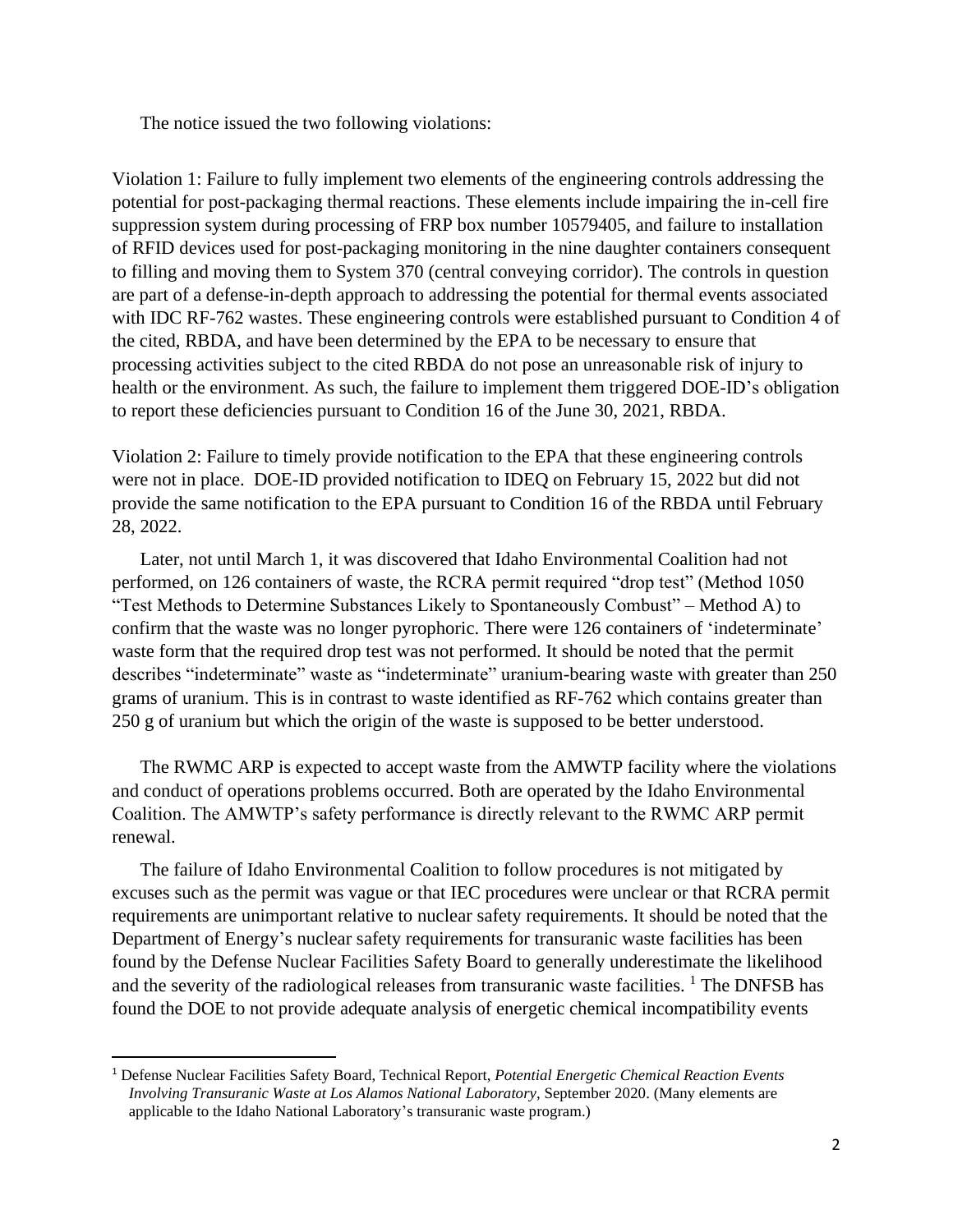such as occurred at the Waste Isolation Pilot Plant (WIPP) in 2014 and the Idaho National Laboratory in 2018.  $2^3$ 

Many 'Conduct of Operations' deficiencies disclosed for operations at the AMWTP last January and February are directly relevant to whether or not the DOE and IEC should be granted a permit renewal for the RWMC ARP.

The procedures that would not work as written appear to be inherited from the DOE's previous contractor. However, the lack of rigor in the way that procedures are written and then no steps are checked off and procedures are on the shelf and not used during work processes provides strong indication that there should be no expectation that IEC will conduct work in a manner than implements RCRA permit requirements.

# **Informal Use of Procedures by Idaho Environmental Coalition Contributed to Multiple Unexecuted RCRA Permit Requirements**

I was astounded by the informal use of procedures which directly contributed to the recent failures at AMWTP to execute RCRA permit required steps. Prevention of this problem has not been addressed in this RWMC ARP permit renewal.

The adequacy of training of workers and their management and the need to revoke qualifications must be addressed. Existing permit requirements are obviously ineffective.

## **Recent Idaho Environmental Coalition Unexplained Shipment to WIPP That Resulted in Liquid Found in TRUPACT-II Not Addressed in RWMC ARP Permit**

Free liquid is a prohibited material in the transuranic waste sent to WIPP. The Idaho Environmental Coalition sent waste to the Waste Isolation Pilot Plant (WIPP) in New Mexico which prompted an evacuation of a WIPP area on April 9, 2022 due to the discovery of liquid outside the drums inside a TRUPACT-II shipping container.<sup>4</sup> It is now June 7 and the Department of Energy and the Idaho Environmental Coalition have remained silent on what happened and why it happened. The TRUPACT-II was required to return to Idaho.

The current excuse is that they just don't know enough about what happened, to even say a peep about what happened. But this actually means there should be more concern, not less. Was there some additional unknown, unanalyzed condition?

Or was it simply that the requirements of the current permit were not followed? And given the Idaho Environmental Coalition's recent performance documented in the DOE Occurrence Report EM-ID—IEC-AMWTF-2022-0001, why should anyone expect that the requirements of

<sup>2</sup> Idaho Cleanup Project Core, *Formal Cause Analysis for the ARP V (WFM-1617) Drum Event at the RWMC*, RPT-1659, October 2018[. https://fluor-idaho.com/Portals/0/Documents/04\\_%20Community/8283498\\_RPT-1659.pdf](https://fluor-idaho.com/Portals/0/Documents/04_%20Community/8283498_RPT-1659.pdf)

<sup>3</sup> Defense Nuclear Facilities Safety Board, Staff Report, Idaho Waste Drums with Elevated Methane Concentrations, December 10, 2018.

<sup>4</sup> Maire O'Neill, *Los Alamos Reporter*, "Discovery of Radioactive Liquid in TRUPACT-II Container At WIPP Causes Evacuation of Contact-Handled Waste Bay," April 11, 2022. [https://losalamosreporter.com/2022/04/11/discovery-of-radioactive-liquid-in-trupact-ii-container-at-wipp-causes](https://losalamosreporter.com/2022/04/11/discovery-of-radioactive-liquid-in-trupact-ii-container-at-wipp-causes-evacuation-of-contact-handling-bay/)[evacuation-of-contact-handling-bay/](https://losalamosreporter.com/2022/04/11/discovery-of-radioactive-liquid-in-trupact-ii-container-at-wipp-causes-evacuation-of-contact-handling-bay/)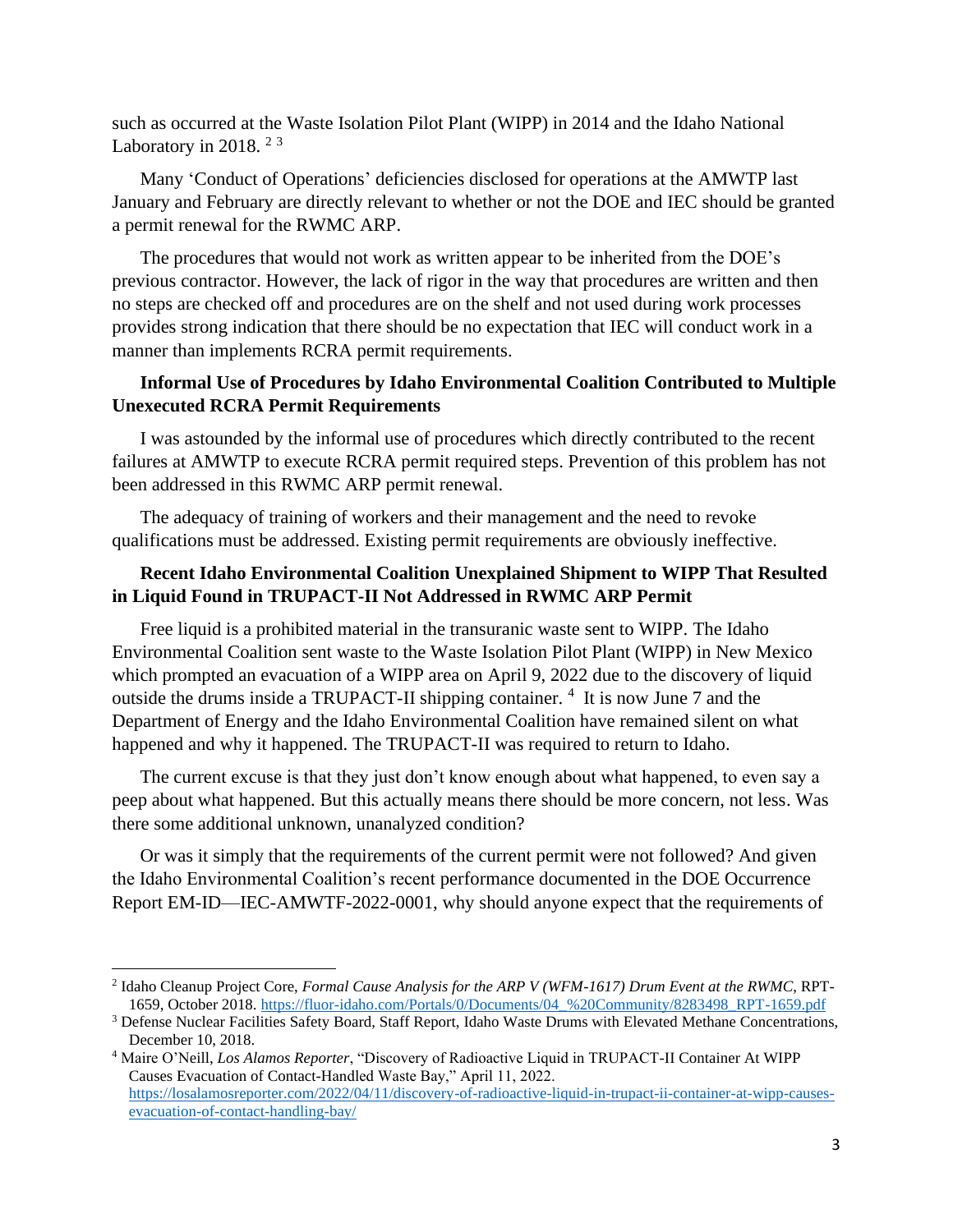the existing permit would be followed? Why should anyone expect the requirements of the renewed permit to be followed?

Silence on the problems occurring this year with the handling of transuranic radioactive and chemical waste has been deafening. I've had to read out-of-state news articles for any information of the prohibited waste sent by Idaho Environmental Coalition to WIPP that caused the evacuation on April 9.

In the recent April 9, 2022 event, did the prohibited waste shipped to WIPP come from the AMWTP? Did it utilize the RWMC ARP facilities? One can only guess. The RWMC ARP facilities include facilities that are to ensure that liquids have been adequately absorbed and so there is an inability to know if the proposed permit is adequate.

The TRUPACT-II has since been returned to Idaho as WIPP would not accept the waste. It was non-conforming waste.

#### **RCRA Requirements for Prevention of Liquid in Drums May Inadequate**

The RWMC ARP permit authorizes WMF-1619 activities which include absorbent addition for liquids in drums, including drums from AMWTP. It has not been stated whether the liquid recently discovered in a TRUPACT-II at WIPP was treated at RWMC. Nor have the reasons for the liquid outside of waste containers been described. Nor have the reasons for violating the WIPP Waste Acceptance Criteria for liquids been identified.

If an inadequate number of freeze-thaw cycles have occurred, could insufficient liquid absorbent have been added? As little as one freeze-thaw cycle may result in separation of the liquid from waste sludge from Rocky Flats (see Books 1 and 2 for supplemental report RPT-228). Without the investigation of the reasons for the liquid found in the TRUPACT-II at WIPP on April 9, 2022, it cannot be concluded that drum inspections for liquid and/or absorbent addition are adequate.

This is particularly true for wastes that may be self-heating. The self-heating properties may not be adequately addressed even though the waste is not deemed to contain radioactive pyrophoric material.

## **RCRA Requirements to Prevent Chemical Reactions in Drums Causing Heatup and Loss of Containment of Waste May Still Be Inadequate**

Without the investigation of the reasons for the liquid found in the TRUPACT-II at WIPP on April 9, 2022, it cannot be concluded that controls for chemical compatibility are adequate. It appears possible that heatup in a drum or drums caused expelling liquid through a drum vent. This could have occurred inside the WIPP underground storage area or other area with unprotected workers.

The way that chemical compatibility evaluations are deemed acceptable at IEC facilities has sometimes been based on inadequate knowledge of the chemical constituents present and incorrect underestimates of the amounts of problematic constituents and invites future chemical incompatibility events. Major events occurred at WIPP in 2014 and at INL in 2018. Minor events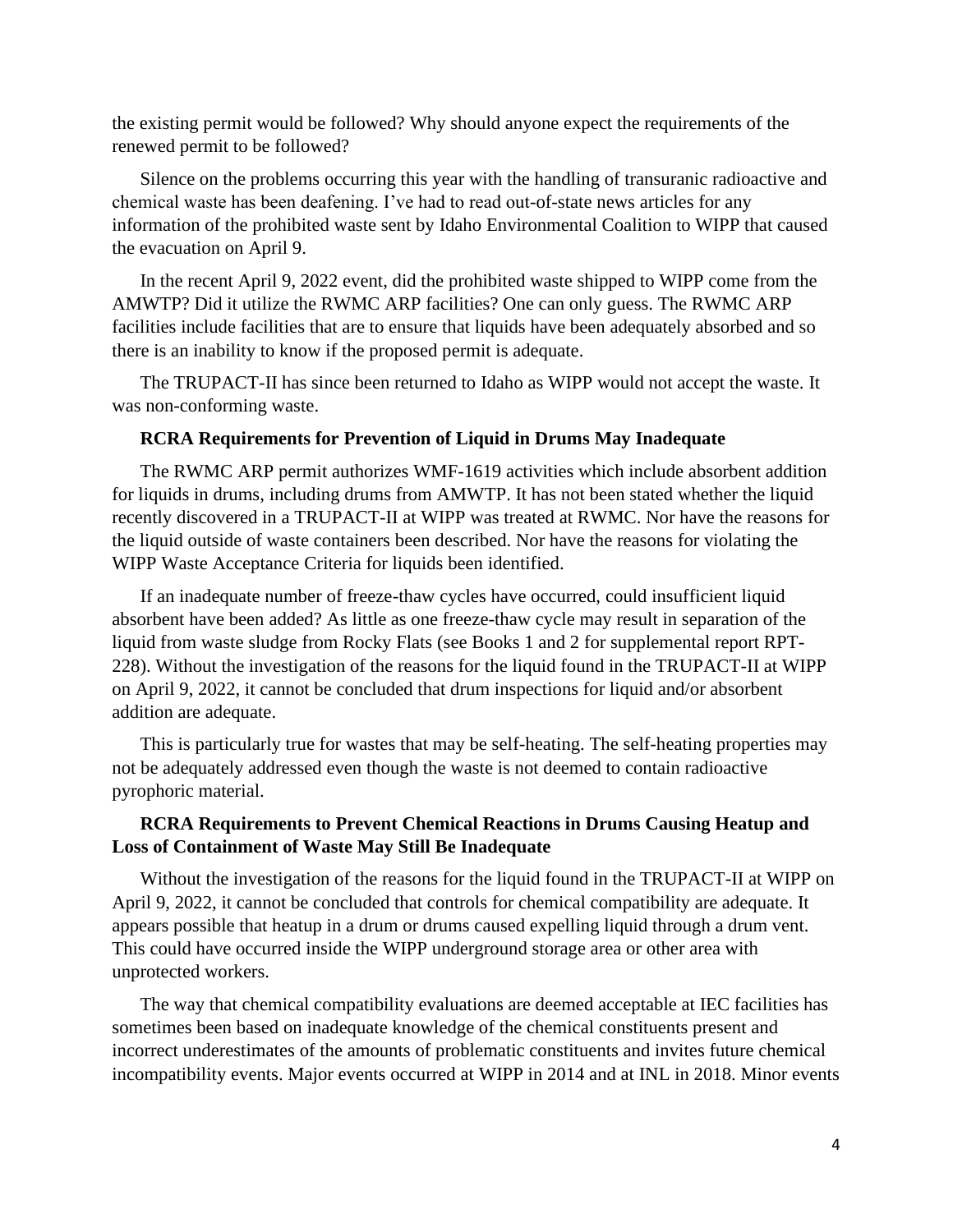could cause blowing liquid out of drum vents, it would seem. Liquids, such as polychlorinated biphenyls (PCBs) are particularly hazardous.

### **RWMC ARP Permit and Books 1 and 2 Attachments are Confusingly Out of Sync**

The proposed permit attachments incorrectly callout Permit Condition "VI.C.1" as the Permit Condition defining pyrophoric waste. The actual Permit Condition is IV.C.1. This disjointness may be known and may be considered acceptable by saying that the permit wording overrides the attachments. But it creates even more opportunities for error and confusion of permit meaning.

Ambiguity of wording has tended to cause RCRA permit requirements to be ignored. This was the case in the 2018 RWMC ARP V overpressurization of four drums. Pyrophoric material was prohibited and yet large quantities of pyrophoric uranium metal were treated inside a fabric enclosure. The particular form of uranium metal was known to exhibit pyrophoric behavior, yet was treated in a facility despite the RCRA permit forbidding such material.

## **RWMC ARP Permit Lacks Specific Limit on Uranium Metal in Drums**

The RWMC ARP permit needs to specify the grams of uranium in a container that must not be exceeded. The AWMTP RCRA permit has special requirements when there is geater than 250 grams of uranium in a waste container. If greater than 250 grams of uranium could be allowed in the RWMC ARP, then all RCRA requirements for AMWTP should also be included in the RWMC ARP permit.

# **RWMC ARP Permit Includes "Rake and Hold" As the Only Restriction for Pyrophoric or Reactive Material, in the Attachments**

It is not clear why, when there is no gram limit on uranium in a waste container, why the "rake and hold" restrictions are included in the permit attachments (for WMF-1619) and yet no other restriction which are required for AMWTP such as specific thermal monitoring of newly packaged drums such as use of RFIDs and conducting a "drop test" for reactivity.

Are there any conditions that should require a "drop test" such as Method 1050 "Test Methods to Determine Substances Likely to Spontaneously Combust" Method A, for ignitability, for the waste that could be treated at the RWMC ARP?

# **Idaho DEQ Premature Approval of Previous RCRA Permits Has Been Contributing to the Failure of the Permittee to Implement Requirements**

The pre-approval by the Idaho DEQ of RCRA permits for the RWMC and for the Advanced Mixed Waste Treatment Project (AMWTP) appears to have allowed the unverified, unreviewed and inadequately implemented RCRA permit requirements.

# **Idaho DEQ Failure to Monitor and Enforce RCRA Permit Violations Contributing to Ongoing Permit Violations**

The Idaho DEQ failed to take timely and appropriate enforcement actions against DOE and its previous cleanup contractor, Fluor Idaho, when the four drums ejected their lids and expelled their contents in 2018.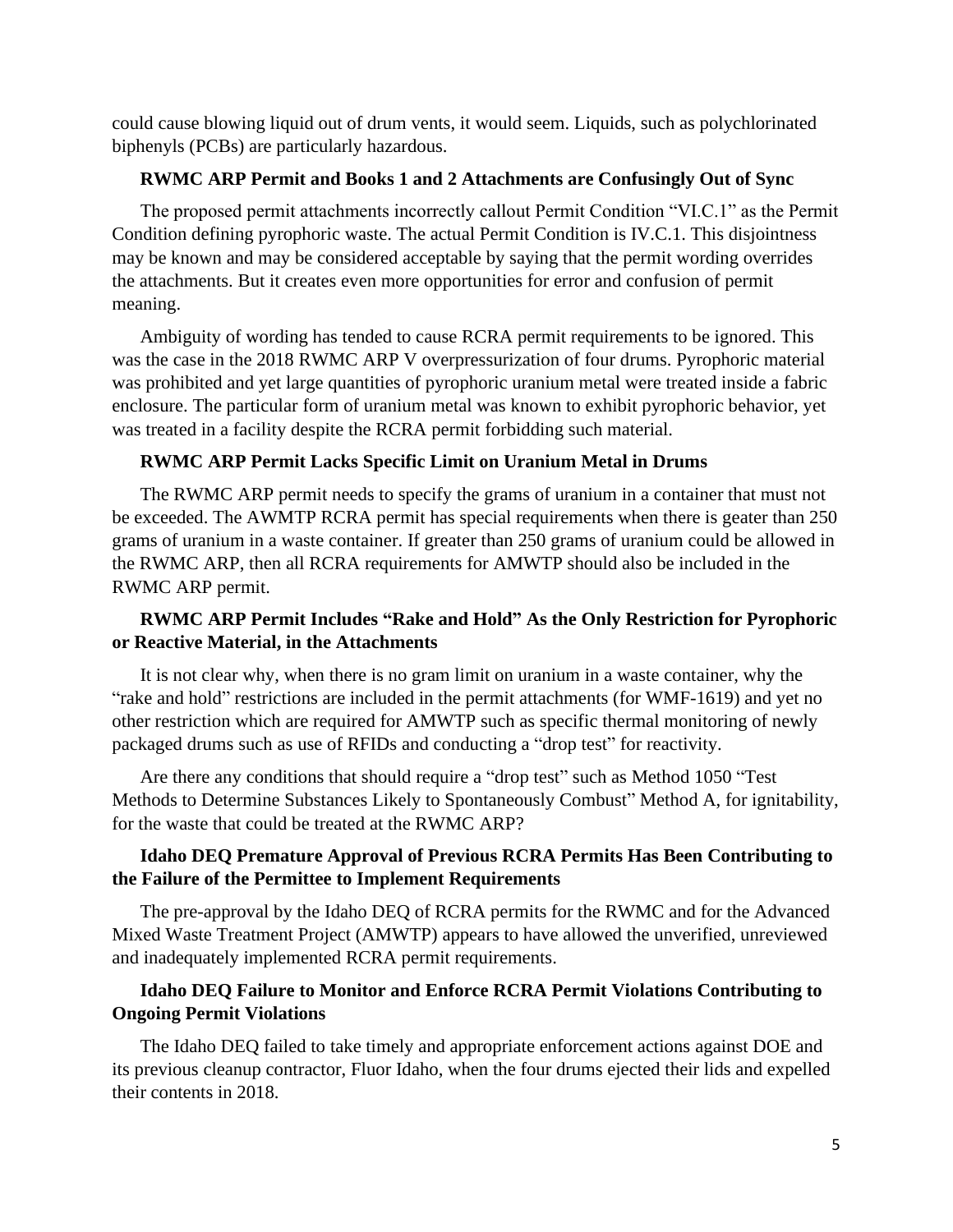The past failure of the Idaho DEQ to properly oversee the previous cleanup contractor and failure to enforce the previous permits with the DOE and Fluor Idaho has set the stage for the recent problems. This need for proper enforcement of RCRA permits has not been addressed in this RWMC ARP permit renewal.

Back in 2018, it was the sending of forbidden pyrophoric unoxidized uranium from the AMWTP to an RWMC ARP that caused four recently repackaged waste drums to forcefully blow off their lids and eject their powdery contents in the ARP fabric enclosure. This happened because of deliberate decisions by DOE's cleanup contractor, Fluor Idaho, to ignore the characteristics of the waste and their unsuitability for the ARP facility and to violate the RCRA permit. In addition, Fluor Idaho ignored the high concentrations of beryllium and the necessary limits for waste sent to WIPP containing beryllium. People could have been seriously harmed from the event, the environment could have and nearly was very seriously contaminated and yet the Idaho DEQ did not take timely enforcement action.

Fast forward to 2022, given that the procedures in use at AMWTP "did not work as written," and precautions in the permit were not taken, and the Idaho DEQ did not take any enforcement action for these issues identified in early 2022, the Idaho DEQ is not fit to provide oversight of the RCRA permit for either the AMWTP or RWMC ARP.

Given that the permit requirements were not being followed in early 2022, why would the Idaho DEQ expect that its permit requirements would be followed in the future?

IDAPA adopts 40 CFR 270.30(e) which states:

*Proper operation and maintenance.* The permittee shall at all times properly operate and maintain all facilities and systems of treatment and control (and related appurtenances) which are installed or used by the permittee to achieve compliance with the conditions of this permit. Proper operation and maintenance includes effective performance, adequate funding, adequate operator staffing and training, and adequate laboratory and process controls, including appropriate quality assurance procedures. This provision requires the operation of back-up or auxiliary facilities or similar systems only when necessary to achieve compliance with the conditions of the permit.

The gross procedural violations and inadequate implementation of RCRA requirements by the Idaho Environmental Coalition call for termination of the AMWTP RCRA permit and likely others, not the 10-year extension of the RWMC ARP permit.

#### **Long-standing Inadequate Idaho DEQ RCRA Permit Compliance Monitoring**

The adequacy of state programs is regulated under 40 CFR 239.1 which states in part:

40 CFR 239.7 Requirements for compliance monitoring authority.

(a) Th[e state](https://www.law.cornell.edu/definitions/index.php?width=840&height=800&iframe=true&def_id=02f3388cbddab8d1c8b68bc12f7066f2&term_occur=999&term_src=Title:40:Chapter:I:Subchapter:I:Part:239:Subpart:C:239.7) must have the authority to:

(1) Obtain any and all information necessary, including records and reports, from an [owner](https://www.law.cornell.edu/definitions/index.php?width=840&height=800&iframe=true&def_id=85003a7ae8fe56e5eee9420b19f758d6&term_occur=999&term_src=Title:40:Chapter:I:Subchapter:I:Part:239:Subpart:C:239.7) o[r operator](https://www.law.cornell.edu/definitions/index.php?width=840&height=800&iframe=true&def_id=0df3b20100d24c91ef2d3bc3f665d130&term_occur=999&term_src=Title:40:Chapter:I:Subchapter:I:Part:239:Subpart:C:239.7) of a Subtitle D regulated [facility,](https://www.law.cornell.edu/definitions/index.php?width=840&height=800&iframe=true&def_id=c4adae0dbaa36c9a953568c5cd292e90&term_occur=999&term_src=Title:40:Chapter:I:Subchapter:I:Part:239:Subpart:C:239.7) to determine whether the [owner](https://www.law.cornell.edu/definitions/index.php?width=840&height=800&iframe=true&def_id=85003a7ae8fe56e5eee9420b19f758d6&term_occur=999&term_src=Title:40:Chapter:I:Subchapter:I:Part:239:Subpart:C:239.7) o[r operator](https://www.law.cornell.edu/definitions/index.php?width=840&height=800&iframe=true&def_id=0df3b20100d24c91ef2d3bc3f665d130&term_occur=999&term_src=Title:40:Chapter:I:Subchapter:I:Part:239:Subpart:C:239.7) is in compliance with the [state](https://www.law.cornell.edu/definitions/index.php?width=840&height=800&iframe=true&def_id=02f3388cbddab8d1c8b68bc12f7066f2&term_occur=999&term_src=Title:40:Chapter:I:Subchapter:I:Part:239:Subpart:C:239.7) requirements;

(2) Conduct monitoring or testing to ensure that [owners](https://www.law.cornell.edu/definitions/index.php?width=840&height=800&iframe=true&def_id=85003a7ae8fe56e5eee9420b19f758d6&term_occur=999&term_src=Title:40:Chapter:I:Subchapter:I:Part:239:Subpart:C:239.7) and [operators](https://www.law.cornell.edu/definitions/index.php?width=840&height=800&iframe=true&def_id=0df3b20100d24c91ef2d3bc3f665d130&term_occur=999&term_src=Title:40:Chapter:I:Subchapter:I:Part:239:Subpart:C:239.7) are in compliance with th[e state](https://www.law.cornell.edu/definitions/index.php?width=840&height=800&iframe=true&def_id=02f3388cbddab8d1c8b68bc12f7066f2&term_occur=999&term_src=Title:40:Chapter:I:Subchapter:I:Part:239:Subpart:C:239.7) requirements; and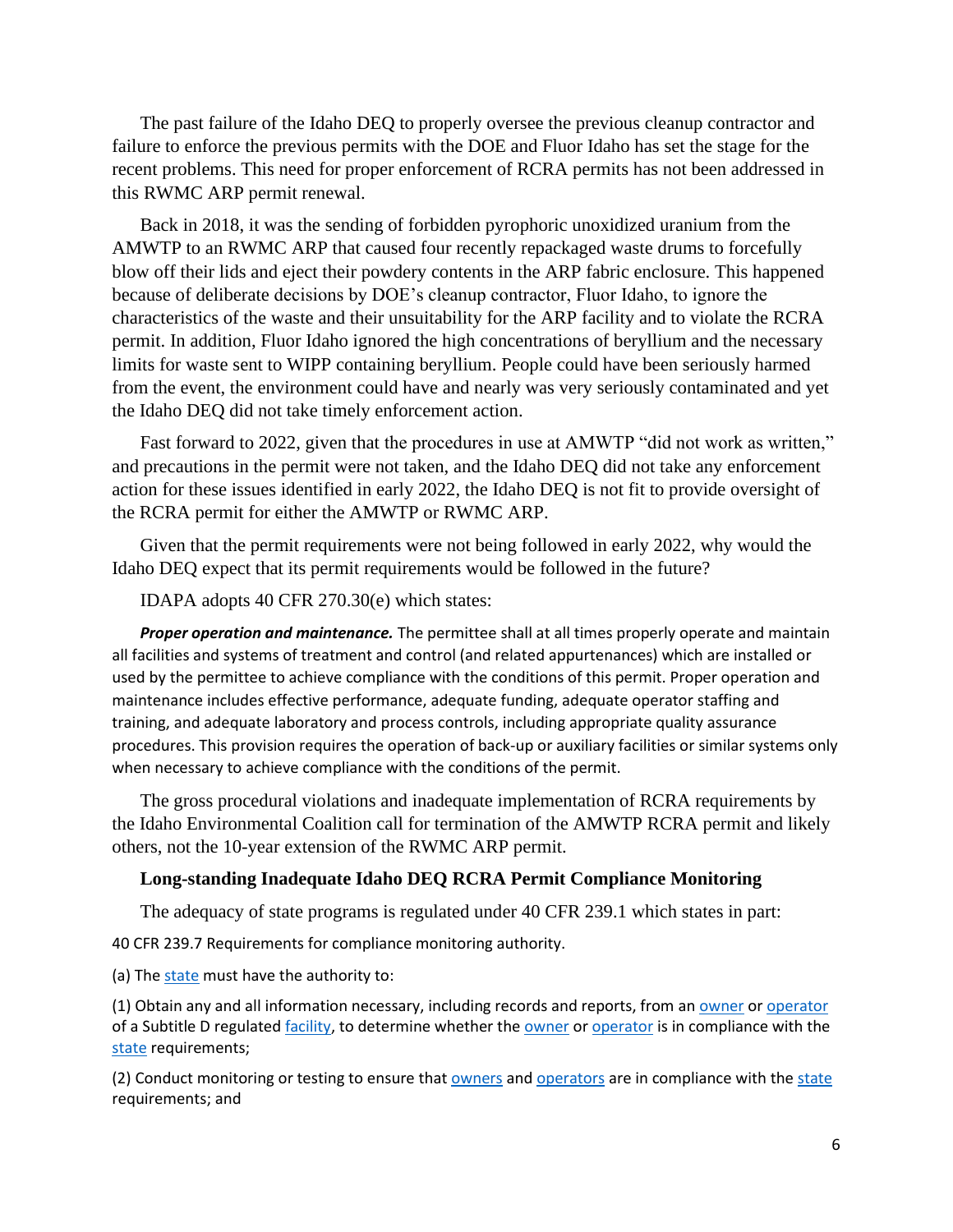(3) Enter any site or premise subject to the [permit](https://www.law.cornell.edu/definitions/index.php?width=840&height=800&iframe=true&def_id=bc67ec41981ac449806e836c1ec46dc3&term_occur=999&term_src=Title:40:Chapter:I:Subchapter:I:Part:239:Subpart:C:239.7) program or in which records relevant to the operation o[f Subtitle D regulated facilities](https://www.law.cornell.edu/definitions/index.php?width=840&height=800&iframe=true&def_id=4a266c24e73d4290607b78900ae30d5f&term_occur=999&term_src=Title:40:Chapter:I:Subchapter:I:Part:239:Subpart:C:239.7) or activities are kept.

(b) A [state](https://www.law.cornell.edu/definitions/index.php?width=840&height=800&iframe=true&def_id=02f3388cbddab8d1c8b68bc12f7066f2&term_occur=999&term_src=Title:40:Chapter:I:Subchapter:I:Part:239:Subpart:C:239.7) must demonstrate that its compliance monitoring program provides for inspections adequate to determine compliance with the [approved state](https://www.law.cornell.edu/definitions/index.php?width=840&height=800&iframe=true&def_id=ee712133b984170d8cb6b87016f2e3cc&term_occur=999&term_src=Title:40:Chapter:I:Subchapter:I:Part:239:Subpart:C:239.7) [permit](https://www.law.cornell.edu/definitions/index.php?width=840&height=800&iframe=true&def_id=bc67ec41981ac449806e836c1ec46dc3&term_occur=999&term_src=Title:40:Chapter:I:Subchapter:I:Part:239:Subpart:C:239.7) program.

(c) [A state](https://www.law.cornell.edu/definitions/index.php?width=840&height=800&iframe=true&def_id=02f3388cbddab8d1c8b68bc12f7066f2&term_occur=999&term_src=Title:40:Chapter:I:Subchapter:I:Part:239:Subpart:C:239.7) must demonstrate that its compliance monitoring program provides mechanisms or processes to:

(1) Verify the accuracy of information submitted b[y owners](https://www.law.cornell.edu/definitions/index.php?width=840&height=800&iframe=true&def_id=85003a7ae8fe56e5eee9420b19f758d6&term_occur=999&term_src=Title:40:Chapter:I:Subchapter:I:Part:239:Subpart:C:239.7) or [operators](https://www.law.cornell.edu/definitions/index.php?width=840&height=800&iframe=true&def_id=0df3b20100d24c91ef2d3bc3f665d130&term_occur=999&term_src=Title:40:Chapter:I:Subchapter:I:Part:239:Subpart:C:239.7) of [Subtitle D regulated](https://www.law.cornell.edu/definitions/index.php?width=840&height=800&iframe=true&def_id=4a266c24e73d4290607b78900ae30d5f&term_occur=999&term_src=Title:40:Chapter:I:Subchapter:I:Part:239:Subpart:C:239.7)  [facilities;](https://www.law.cornell.edu/definitions/index.php?width=840&height=800&iframe=true&def_id=4a266c24e73d4290607b78900ae30d5f&term_occur=999&term_src=Title:40:Chapter:I:Subchapter:I:Part:239:Subpart:C:239.7)

(2) Verify the adequacy of methods (including sampling) used b[y owners](https://www.law.cornell.edu/definitions/index.php?width=840&height=800&iframe=true&def_id=85003a7ae8fe56e5eee9420b19f758d6&term_occur=999&term_src=Title:40:Chapter:I:Subchapter:I:Part:239:Subpart:C:239.7) or [operators](https://www.law.cornell.edu/definitions/index.php?width=840&height=800&iframe=true&def_id=0df3b20100d24c91ef2d3bc3f665d130&term_occur=999&term_src=Title:40:Chapter:I:Subchapter:I:Part:239:Subpart:C:239.7) in developing that information;

(3) Produce evidence admissible in an enforcement proceeding; and

(4) Receive and ensure proper consideration of information submitted by the public.

If the RCRA permit requirements for the AMWTP were so inadequately implemented as the complete omission of required RCRA permit requirements such as (1) failure to follow fire protection requirements when treating high amounts of uranium metal, (2) failure to perform "drop tests" to confirm pyrophoric conformance, and (3) failure to conduct required thermal monitoring of recently repackaged waste containing high amounts of uranium metal — then the Idaho DEQ has not been providing adequate inspections and verification to ensure the implementation of the RCRA permit with the Idaho Environmental Coalition. The Idaho DEQ did not take any enforcement action for the AWMTP RCRA permit violations either.

#### **RWMC ARP Permit Needs to Reduce Allowed Outdoor Storage of Transuranic Waste**

The RWMC ARP permit allows virtually continuous storage of waste outside, on trailers or on pallets during ongoing operations. The storage is unmonitored, unfiltered, unconfined and unsafe. This is especially important given the unpredicted events that keep occurring regarding waste treated by the project (the 2018 4-drum event and the 2022 mystery liquid in the TRUPACT-II). In each of those events, the drum breach could have occurred with the drum(s) in the open air and could have resulted in far greater radiological releases to the environment.

### **RWMC ARP RCRA Permit Clearly Shows That Propane Tank Near WMF-1619 Not Adequately Protected and May Cause a Radiological Event**

The concrete barriers next to the propane tank shown in a photograph near WMF-1619 are too close to the tank and too small to be effective. Notice the tire tracks near the propane tank. A simple driver error could result in a BLEVE, fire, and/or projectile. Basic precautions for the use of propane tanks near transuranic waste are still lacking and must be reexamined.

#### **A 10-year Permit Renewal Should Not Be Granted for the RWMC ARP RCRA Permit**

The serious problems in ignoring the compliance with the existing permit and the failure of the Idaho DEQ to enforce RCRA requirements means that the partial permit should be reviewed and revised. The current RWMC ARP RCRA permit submittal has numerous inadequacies. And even an improved permit should not be renewed for 10 years.